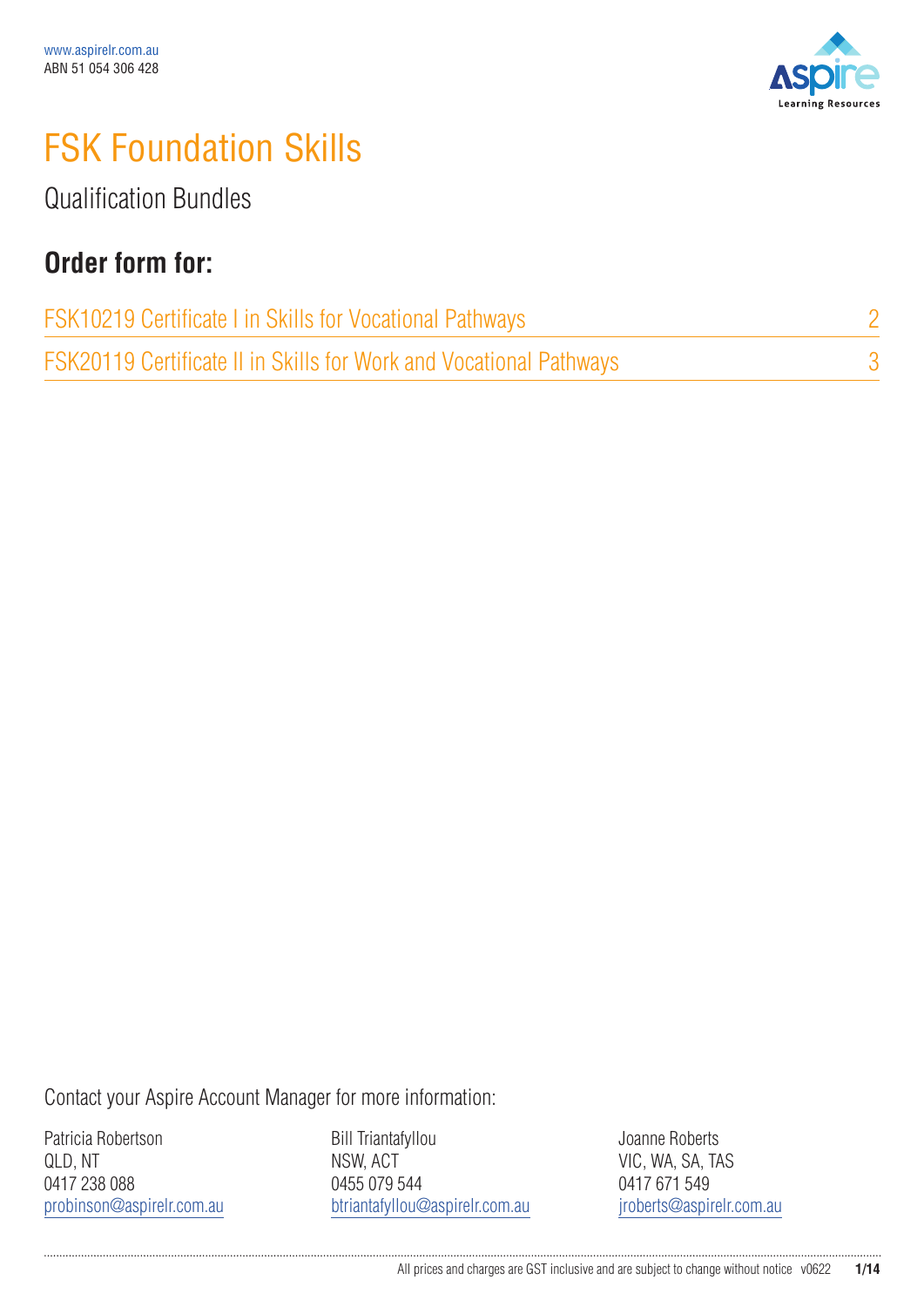# Qualification Bundle Order Form



### FSK10219 Certificate I in Skills for Vocational Pathways

#### **Qualification requirement**

Total number of units – 11

- $\rightarrow$  1 core unit
- $\rightarrow$  10 elective units, of which:
	- up to 3 elective units may be selected from Group A
	- at least 5 units must be selected from Group B
	- 2 units must be selected from any other currently endorsed training package
	- for the remaining 1 elective unit, up to 1 unit may be selected from Groups A or B

| <b>Code</b>                   | <b>Unit of Competency</b>                                                              | Office use | <b>Select</b>            |
|-------------------------------|----------------------------------------------------------------------------------------|------------|--------------------------|
| <b>Core Unit</b>              |                                                                                        |            |                          |
| FSKLRG008                     | Use simple strategies for work-related learning                                        | FSLRG008QB | ☑                        |
| <b>Group A Elective Units</b> |                                                                                        |            |                          |
| FSKNUM008                     | Use whole numbers and simple fractions, decimals and percentages for work              | FSNUM008QB | $\Box$                   |
| FSKNUM009                     | Use familiar and simple metric measurements for work                                   | FSNUM009QB | $\Box$                   |
| FSKNUM014                     | Calculate with whole numbers and familiar fractions, decimals and percentages for work | FSNUM014QB | Π                        |
| FSKNUM015                     | Estimate, measure and calculate with routine metric measurements for work              | FSNUM015QB | П                        |
| <b>Group B Elective Units</b> |                                                                                        |            |                          |
| FSKDIG002                     | Use digital technology for routine and simple workplace tasks                          | FSDIG002QB | $\Box$                   |
| FSKDIG003                     | Use digital technology for non-routine workplace tasks                                 | FSDIG003QB | Г                        |
| FSKLRG009                     | Use strategies to respond to routine workplace problems                                | FSLRG009QB | □                        |
| FSKLRG011                     | Use routine strategies for work-related learning                                       | FSLRG011QB | $\mathcal{L}$            |
| FSKOCM003                     | Participate in familiar spoken interactions at work                                    | FSOCM003QB | П                        |
| FSKOCM007                     | Interact effectively with others at work                                               | FSOCM007QB | П                        |
| FSKRDG007                     | Read and respond to simple workplace information                                       | FSRDG007QB | П                        |
| FSKRDG010                     | Read and respond to routine workplace information                                      | FSRDG010QB | $\overline{\phantom{a}}$ |
| FSKWTG006                     | Write simple workplace information                                                     | FSWTG006QB | $\mathcal{L}$            |
| FSKWTG009                     | Write routine workplace texts                                                          | FSWTG009QB | L.                       |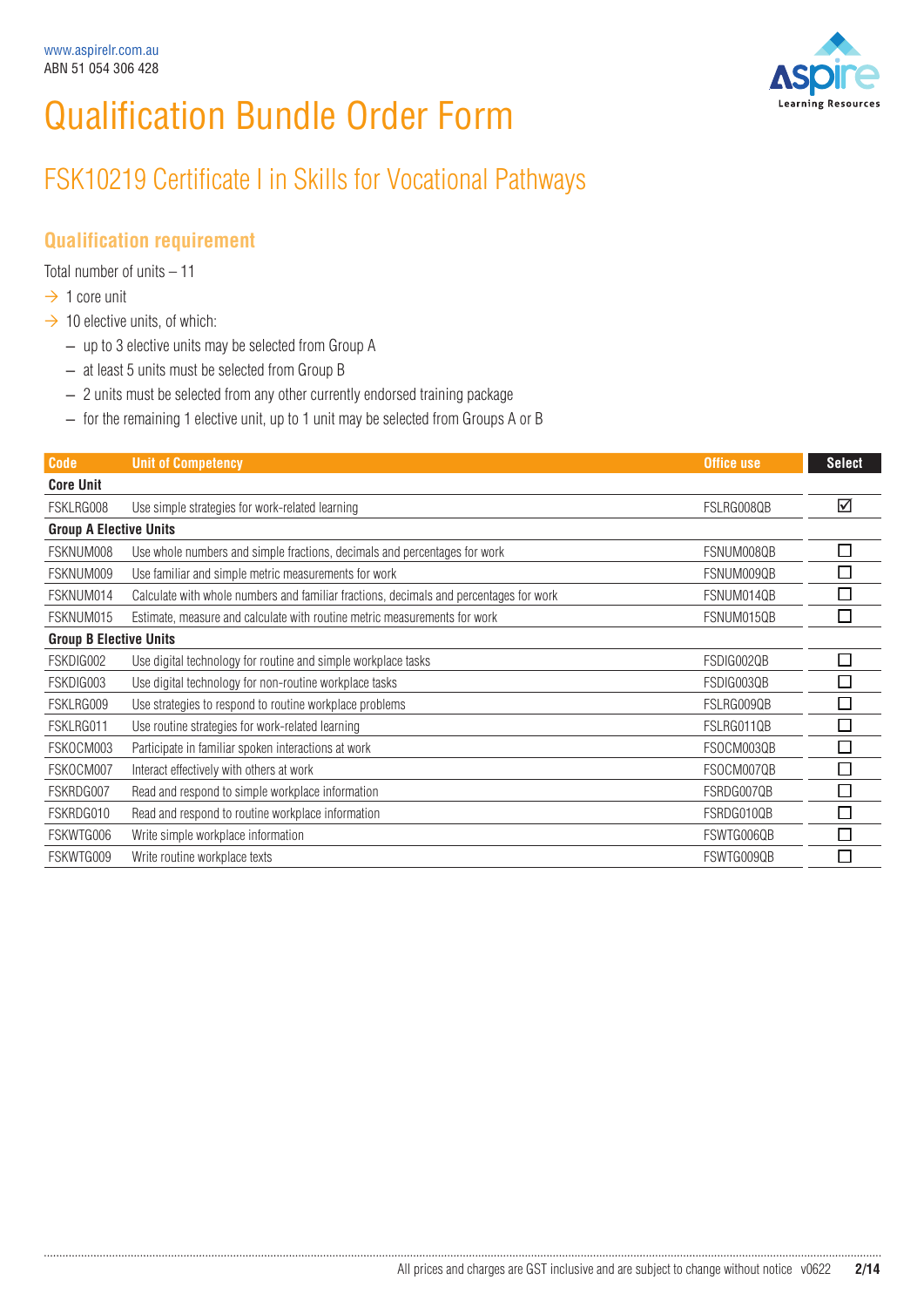# Qualification Bundle Order Form



### FSK20119 Certificate II in Skills for Work and Vocational Pathways

#### **Qualification requirement**

Total number of units – 14

- $\rightarrow$  1 core units
- $\rightarrow$  13 elective units, of which:
	- up to 5 elective units may be selected from Group A
	- at least 5 units must be selected from Group B
	- 3 units must be selected from any other currently endorsed training package

| <b>Code</b>                   | <b>Unit of Competency</b>                                                              | Office use | <b>Select</b> |
|-------------------------------|----------------------------------------------------------------------------------------|------------|---------------|
| <b>Core Unit</b>              |                                                                                        |            |               |
| FSKLRG011                     | Use routine strategies for work-related learning                                       | FSLRG011QB | ☑             |
| <b>Group A Elective Units</b> |                                                                                        |            |               |
| FSKNUM014                     | Calculate with whole numbers and familiar fractions, decimals and percentages for work | FSNUM014QB | E             |
| FSKNUM015                     | Estimate, measure and calculate with routine metric measurements for work              | FSNUM015QB |               |
| FSKNUM016                     | Interpret, draw and construct routine 2D and 3D shapes for work                        | FSNUM16QB  |               |
| FSKNUM017                     | Use familiar and routine maps and plans for work                                       | FSNUM17QB  |               |
| FSKNUM018                     | Collect data and construct routine tables and graphs for work                          | FSNUM18QB  |               |
| <b>Group B Elective Units</b> |                                                                                        |            |               |
| FSKDIG003                     | Use digital technology for non-routine workplace tasks                                 | FSDIG003QB | $\mathcal{L}$ |
| FSKLRG009                     | Use strategies to respond to routine workplace problems                                | FSLRG009QB |               |
| FSKLRG010                     | Use routine strategies for career planning                                             | FSLRG010QB |               |
| FSKLRG018                     | Develop a plan to organise routine workplace tasks                                     | FSLRG018QB |               |
| FSKOCM007                     | Interact effectively with others at work                                               | FSOCM007QB | T.            |
| FSKRDG010                     | Read and respond to routine workplace information                                      | FSRDG010QB |               |
| FSKWTG009                     | Write routine workplace texts                                                          | FSWTG009QB |               |